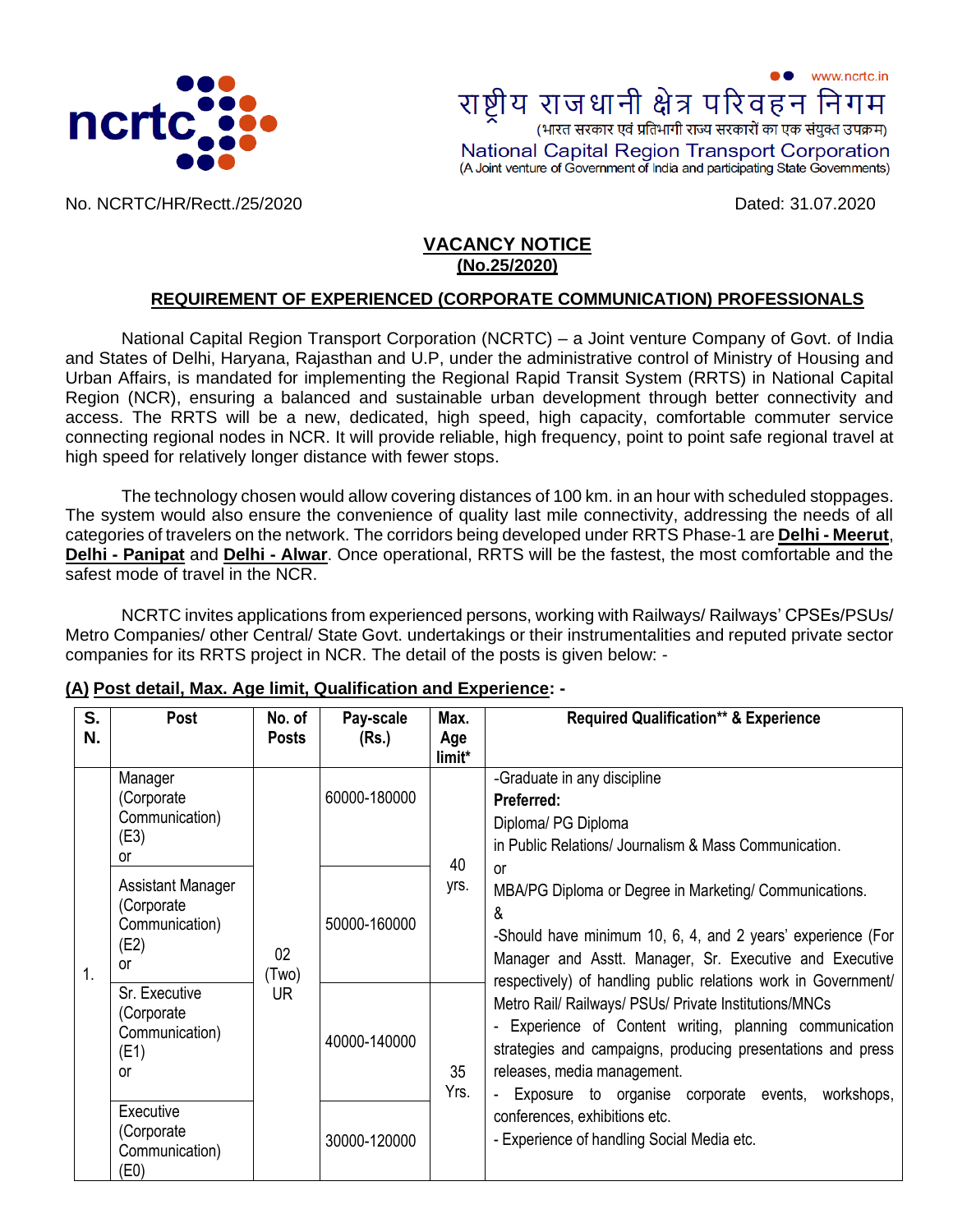## **(B) Eligibility Criteria (Required Pay-scales/ Pay-package):**

| Post                                         |                                                                    | Pay Scale/ Annual compensation (CTC)              |                                          |  |  |  |  |  |  |
|----------------------------------------------|--------------------------------------------------------------------|---------------------------------------------------|------------------------------------------|--|--|--|--|--|--|
| (Level)                                      | Candidates working with Govt. org./                                | <b>Candidates working with</b>                    |                                          |  |  |  |  |  |  |
|                                              | <b>CPSEs/ Metro Rail Corporation &amp; Govt. instrumentalities</b> |                                                   | <b>Private Sector Companies</b>          |  |  |  |  |  |  |
|                                              | <b>CDA Scales</b>                                                  | <b>IDA Scales</b>                                 | or contract employees of<br>Govt. sector |  |  |  |  |  |  |
| <b>Manager</b>                               | - In Pay Scale Rs.67700-208700 (L-11) or                           | -In pay scale Rs.60000-180000 (E3) or,            | Having annual pay package of             |  |  |  |  |  |  |
| (E3)                                         | -11/2 years' in Rs.56100-177500 (L-10)/                            | $-1\frac{1}{2}$ years in Rs.50000-160000 (E2)     | Rs.10 Lakh                               |  |  |  |  |  |  |
|                                              | - Rs. 53100-167800 (L-9).                                          |                                                   |                                          |  |  |  |  |  |  |
| <b>Assistant</b>                             | - In pay-scale Rs.56100-177500 (L-10)/                             | - In pay-scale Rs.50000-160000 (E2), or           | Having annual pay package of             |  |  |  |  |  |  |
| -Rs.53100-167800 (L-9), or<br><b>Manager</b> |                                                                    | - $1\frac{1}{2}$ years in Rs.40000-140000 (E1) or | Rs.7 Lakh                                |  |  |  |  |  |  |
| (E2)                                         | $-1\frac{1}{2}$ years in Rs.47600-151100 (L-8)                     | -6 yrs. in Rs.30000-120000 (E0) or in             |                                          |  |  |  |  |  |  |
|                                              | - 6 yrs. in Rs.35400-112400 (L-6) or in above                      | above scale.                                      |                                          |  |  |  |  |  |  |
|                                              | scale.                                                             |                                                   |                                          |  |  |  |  |  |  |
| <b>Sr. Executive</b>                         | - In pay-scale Rs. 47600-151100 (L-8), or                          | - In pay-scale Rs.40000-140000 (E1), or           | Having annual pay package of             |  |  |  |  |  |  |
| (E1)                                         | - For $1\frac{1}{2}$ years in Rs.44900-142400 (L-7)                | - For 1 <sup>1/2</sup> years in Rs.30000-120000   | Rs.4.5 Lakh                              |  |  |  |  |  |  |
|                                              |                                                                    | (E0)                                              |                                          |  |  |  |  |  |  |
| <b>Executive</b>                             | - In pay-scale Rs.44900-142400 (L-7), or                           | - In pay-scale Rs.30000-120000 (E0), or           | Having annual pay package of             |  |  |  |  |  |  |
| (E0)                                         | - For $1\frac{1}{2}$ years in Rs.35400-112400 (L-6)                | - For 11/ <sub>2</sub> years in Rs.29500-105850   | Rs.3.5 Lakh                              |  |  |  |  |  |  |
|                                              |                                                                    | (NE8)                                             |                                          |  |  |  |  |  |  |

**\*** - *As on 01.08.2020.*

*\*\* - Should be obtained from recognized University/ Institute/ Government body.*

 *- The eligibility criteria, i.e. age, experience may be relaxed in exceptional cases.*

 *- Candidates having extraordinary experience may be given relaxation in eligibility conditions.*

 *- Numbers of vacancies are subject to change at any stage of the selection, in case of the requirement of the Project.*

#### **PHYSICAL & MEDICAL FITNESS:**

The applicant should not only be suitable in related field, but also should be physically and medically fit enough. In case of selection, candidates will have to undergo a medical examination as per the Corporation's policy.

#### **SELECTION PROCESS:**

- (a) Suitable candidates will be shortlisted, based on their eligibility/ experience in the relevant field and may be called for interview.
- (b) NCRTC reserves the right to conduct a written examination in case the number of application received from eligible candidates is high. The detail of written examination, if any, shall be communicated to the candidates in advance and candidates have to make their own arrangements for travel and stay.
- (c) The candidates will be offered position in NCRTC on immediate absorption basis with respect to his eligibility vis-à-vis his last position in parent organization and length of service or as per the suitability decided by the selection committee.

#### **SURETY BOND & PROBATION PERIOD:**

The selected candidates shall have to execute a Surety Bond to serve the Corporation for a minimum period, as given below: -

| <b>S.N.</b> | <b>Mode of recruitment</b>                                      | Bond amount* (Rs.) | Min. period to serve the<br>Corporation |
|-------------|-----------------------------------------------------------------|--------------------|-----------------------------------------|
|             | Direct Recruitment/ Open market                                 | 3,00,000           | 3 (Three) years.                        |
| 2.          | Absorption from Govt.<br>org./<br>instrumentalities/ PSUS/CPSEs | 1,50,000           | 1 (One) year.                           |

\* Plus, Training cost & GST, as applicable.

After joining the candidate has to undergo a probation period as per Corporation policy. A three months' prior notice will be required to be served before seeking resignation from the Corporation.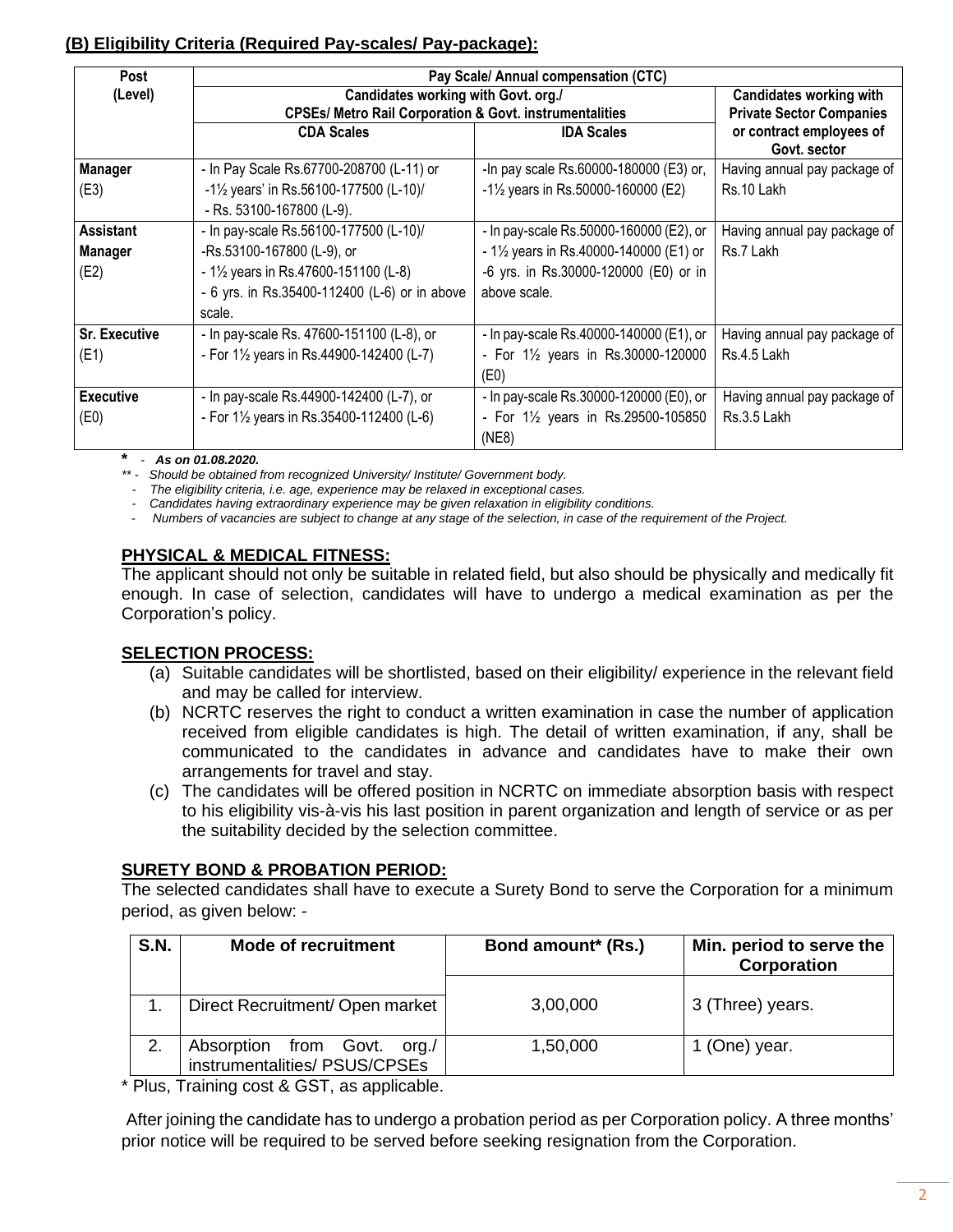### **COMPENSATION PACKAGE & POSTING:**

The Company offers attractive pay, perks and allowances attached to the post/ grade as per company policy. The job is transferable, and the selected candidates can be posted/ transferred to any of the office/ workplace of NCRTC during the course of their service.

#### **HOW TO APPLY:**

Eligible and interested candidates may apply as per the application format at 'Annexure-I'', attached. All relevant documents should be enclosed with the application.

#### **GENERAL INSTRUCTIONS:**

1. Complete filled-up application should reach this office latest by **20.08.2020.** Envelope containing the duly filled-up application should be super-scribed as-

#### **"APPLICATION FOR THE POST OF- .**"

and should be addressed to: -

**Career Cell, HR Department, National Capital Region Transport Corporation, 7/6 Siri Fort Institutional Area, August Kranti Marg, New Delhi-110049.**

Incomplete or applications received after due date shall not be accepted. NCRTC will not be responsible for non-receipt/ late receipt of the application/ any communication due to postal delay or any other reason.

- 2. The application should be supported with the following documents, **duly self-attested**:
	- (i) Copies of Educational Certificates (Matriculation onwards)
	- (ii) Work experience Certificate issued by last employer and Letter/ Office Order of appointment with latest salary slip issued by current employer.
	- (iii) Copies of the APARs
	- (iv) Pay package letter, Salary slip & Form 26A.
	- (v) Office order of joining the organization & initial grade.
	- (vi) Office order showing promotion to present grade.
	- (vii) Experience Certificate/ Office Order/Duty allocation order etc.
	- (viii) '**NOC' from concerned Department/ Employer. In case of non-availability, undertaking to submit the same at further stage of selection.**

3. Shortlisted candidates will be informed on their email address and they will have to appear for interview on the scheduled date and time with all original documents/ testimonials.

#### 4. **Canvassing in any form shall disqualify the candidate.**

\*\*\*\*\*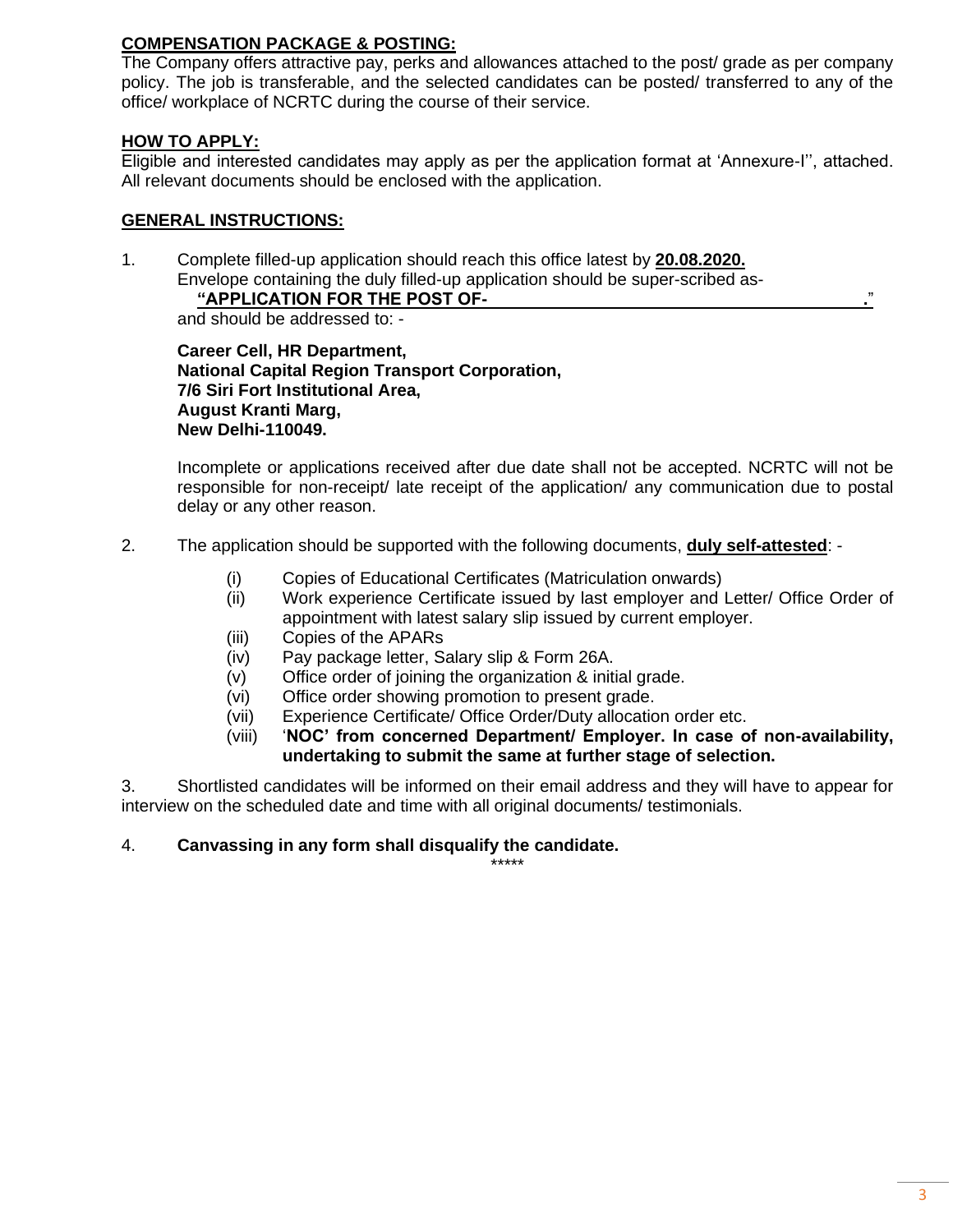

## **NATIONAL CAPITAL REGION TRANSPORT CORPORATION LTD.**

 **(A joint venture of Govt. of India and participating State Govts.)**

## **APPLICATION FOR THE POST OF- .**

(Ref. Vacancy Notice No.25/2020)

## **A. PERSONAL DETAILS**: -

| 1.  | Applicant's Name                                                             |                                                                                                  |              |  |  |  | Affix your latest                 |  |
|-----|------------------------------------------------------------------------------|--------------------------------------------------------------------------------------------------|--------------|--|--|--|-----------------------------------|--|
| 2.  | Father's/ Husband's Name                                                     |                                                                                                  |              |  |  |  | passport size<br>photograph, duly |  |
| 3.  | Date of Birth                                                                |                                                                                                  |              |  |  |  | self-attested across              |  |
|     | Age as on 01.08.2020                                                         | Yrs MonthsDays                                                                                   |              |  |  |  |                                   |  |
| 4.  | Gender                                                                       |                                                                                                  |              |  |  |  |                                   |  |
| 5.  | Category (UR/SC/ST/OBC)                                                      |                                                                                                  |              |  |  |  |                                   |  |
| 6.  | Organisation/Department                                                      |                                                                                                  |              |  |  |  |                                   |  |
| 7.  | <b>Employer organization status</b><br>(Strike-out which are not applicable) | Central/ State Govt./ PSU/ CPSE/Autonomous Body/ Other Govt.<br>instrumentality/ Private Sector. |              |  |  |  |                                   |  |
| 8.  | <b>Present Designation</b>                                                   |                                                                                                  |              |  |  |  |                                   |  |
|     | Present Pay-Scale and                                                        | Pay-scale-                                                                                       |              |  |  |  |                                   |  |
| 9.  | Basic pay                                                                    | Present Basic Pay-                                                                               |              |  |  |  |                                   |  |
|     | Holding present pay-scale w.e.f.                                             |                                                                                                  |              |  |  |  |                                   |  |
|     | Period of holding the present<br>grade                                       | Years                                                                                            | Months  days |  |  |  |                                   |  |
| 10. | <b>Present Address</b>                                                       |                                                                                                  |              |  |  |  |                                   |  |
|     |                                                                              |                                                                                                  |              |  |  |  |                                   |  |
|     |                                                                              |                                                                                                  |              |  |  |  |                                   |  |
|     | <b>Permanent Address</b>                                                     |                                                                                                  |              |  |  |  |                                   |  |
|     |                                                                              |                                                                                                  |              |  |  |  |                                   |  |
|     |                                                                              |                                                                                                  |              |  |  |  |                                   |  |
|     |                                                                              |                                                                                                  |              |  |  |  |                                   |  |
| 11. | Contact No. (with STD code)                                                  |                                                                                                  |              |  |  |  |                                   |  |
|     |                                                                              |                                                                                                  |              |  |  |  |                                   |  |
| 12. | E-mail ID                                                                    |                                                                                                  |              |  |  |  |                                   |  |
| 13. | AADHAR No.                                                                   |                                                                                                  |              |  |  |  |                                   |  |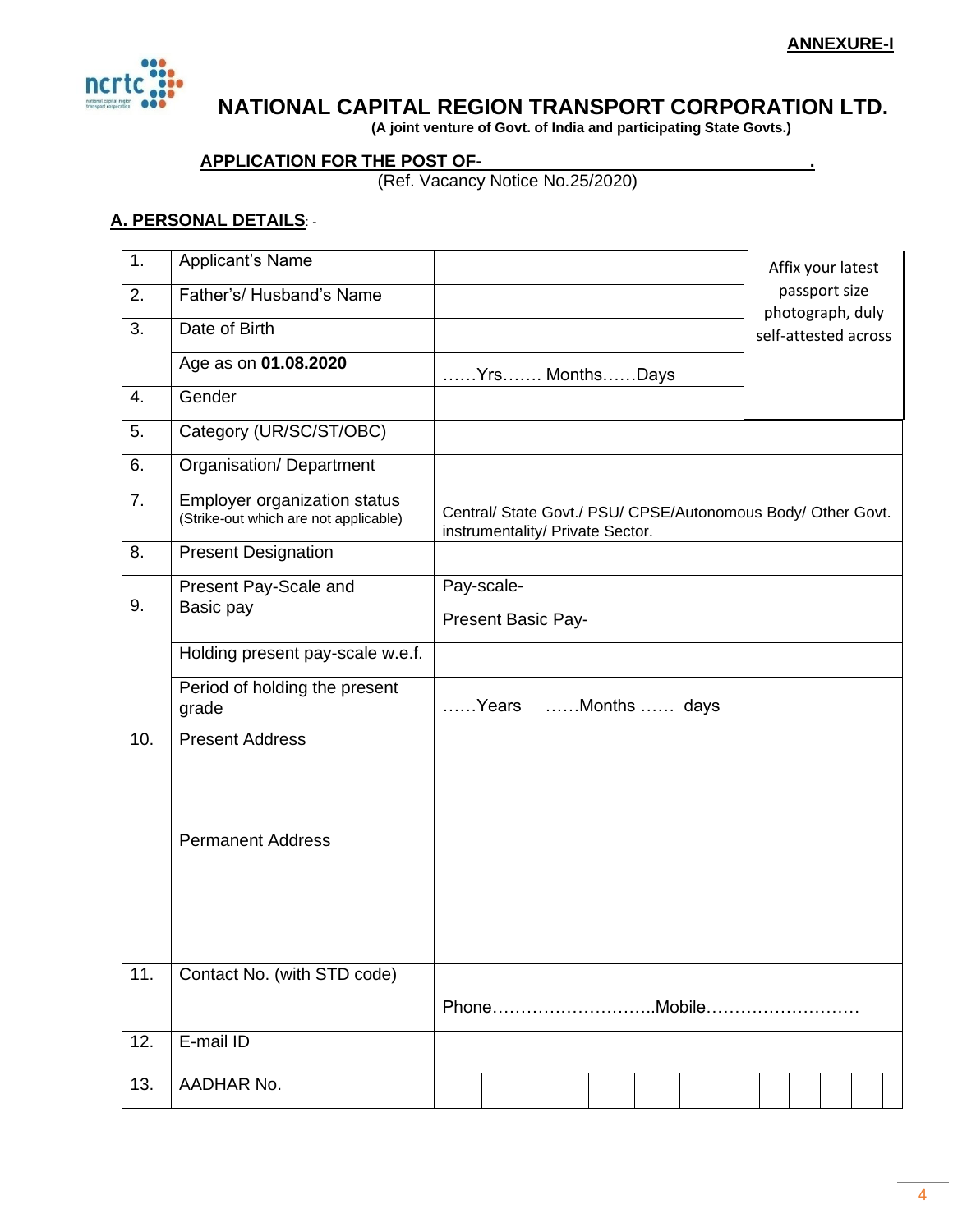## **B. EDUCATION DETAILS**

| <b>S.N.</b> | Qualification | Name of Board/ Institute/<br><b>University</b> | Year of passing | <b>Division/ Grade/</b><br>Percentage |
|-------------|---------------|------------------------------------------------|-----------------|---------------------------------------|
|             |               |                                                |                 |                                       |
|             |               |                                                |                 |                                       |
|             |               |                                                |                 |                                       |
|             |               |                                                |                 |                                       |
|             |               |                                                |                 |                                       |

## **C. EXPERIENCE DETAILS: -**

| <b>S.N.</b>    | <b>Period</b> |                                                                                                                 | Desig-<br>nation | Organisation | <b>Place of</b><br>posting | <b>Responsibilities in brief</b> |  |
|----------------|---------------|-----------------------------------------------------------------------------------------------------------------|------------------|--------------|----------------------------|----------------------------------|--|
|                | From          | To                                                                                                              |                  |              |                            |                                  |  |
|                |               |                                                                                                                 |                  |              |                            |                                  |  |
|                |               |                                                                                                                 |                  |              |                            |                                  |  |
|                |               |                                                                                                                 |                  |              |                            |                                  |  |
|                |               |                                                                                                                 |                  |              |                            |                                  |  |
|                |               |                                                                                                                 |                  |              |                            |                                  |  |
|                |               |                                                                                                                 |                  |              |                            |                                  |  |
|                |               |                                                                                                                 |                  |              |                            |                                  |  |
| $\overline{1}$ |               | the contract of the contract of the contract of the contract of the contract of the contract of the contract of | $\sim$ $\sim$    |              |                            |                                  |  |

(Attach separate sheet, if required)

- Total work experience  $\blacksquare$ 

- Work experience in PSUs/Metro Rail/ Railways- ……. Years.

## **D. OTHER DETAILS**

| 1. | Whether any punishment awarded in last 10 years.                                                                                        | Yes/No  |
|----|-----------------------------------------------------------------------------------------------------------------------------------------|---------|
|    | If Yes, please furnish details                                                                                                          |         |
| 2. | Whether any disciplinary action/ inquiry is contemplated<br>against the applicant                                                       | Yes/No  |
|    | If Yes, please furnish detail                                                                                                           |         |
| 3. | Furnish Annual Performance Appraisal Report (APAR)<br>grading (Outstanding/ Very Good/ Good/ Average/ Below<br>average), if applicable. | 2014-15 |
|    |                                                                                                                                         | 2015-16 |
|    |                                                                                                                                         | 2016-17 |
|    |                                                                                                                                         | 2017-18 |
| 4. | Time required for joining, if selected                                                                                                  |         |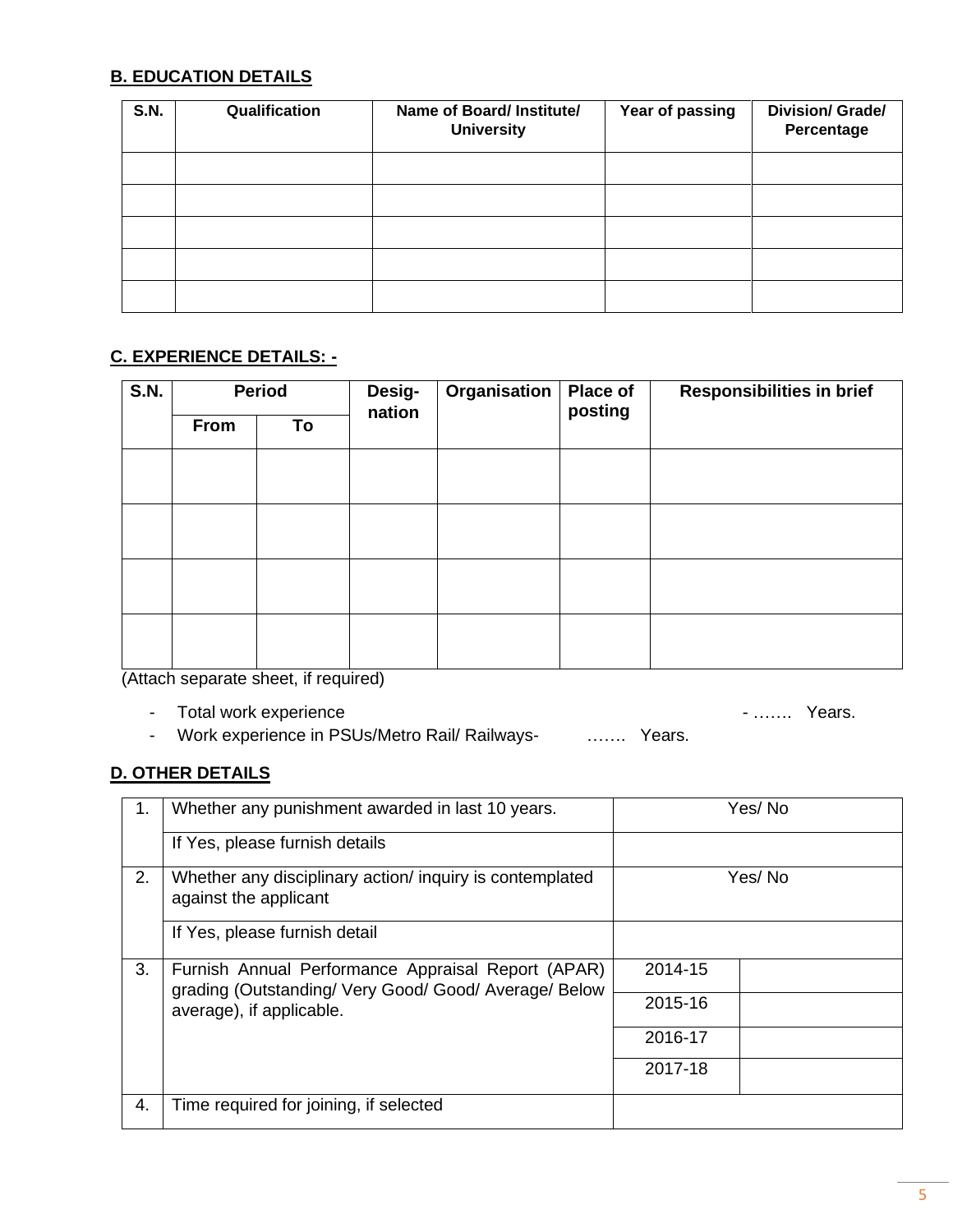## **E. REFERENCE OF TWO OFFICERS UNDER WHOM WORKING/ WORKED PREVIOUSLY-**

| S.N. | <b>Name</b> | <b>Designation &amp; Organisation</b> | <b>Mobile No. &amp; Email</b> |
|------|-------------|---------------------------------------|-------------------------------|
| . .  |             |                                       |                               |
|      |             |                                       |                               |
|      |             |                                       |                               |
| 2.   |             |                                       |                               |
|      |             |                                       |                               |
|      |             |                                       |                               |

**F. CONFIRMATION:** I do hereby confirm that I am fulfilling the following criteria: -

| <b>S.N.</b> | <b>Criteria</b>                                                                                           | <b>Fulfilling</b><br>(Yes/No) | <b>Remarks (If any)</b> |
|-------------|-----------------------------------------------------------------------------------------------------------|-------------------------------|-------------------------|
| 1.          | Age as on 01.08.2020                                                                                      |                               |                         |
| 2.          | Qualification                                                                                             |                               |                         |
| 3.          | Presently working with Govt. org./ CPSEs/ PSU/ Autonomous<br>Body/ Govt. instrumentality/ Private Company |                               |                         |
| 4.          | Working in the required grade/ Pay-scale/ Pay-package                                                     |                               |                         |
| 5.          | <b>Fulfilling total Experience criterion</b>                                                              |                               |                         |
| 6.          | Supporting documents attached                                                                             |                               |                         |
| 7.          | Seeking any relaxation                                                                                    |                               |                         |

I hereby declare that the particulars furnished above by me are true. I understand that my candidature will be cancelled, if any information is found incorrect or false at any point of time.

Date: Contract Contract Contract Contract Contract Contract Contract Contract Contract Contract Contract Contract Contract Contract Contract Contract Contract Contract Contract Contract Contract Contract Contract Contract

| Place: | Name  |
|--------|-------|
|        | Desig |